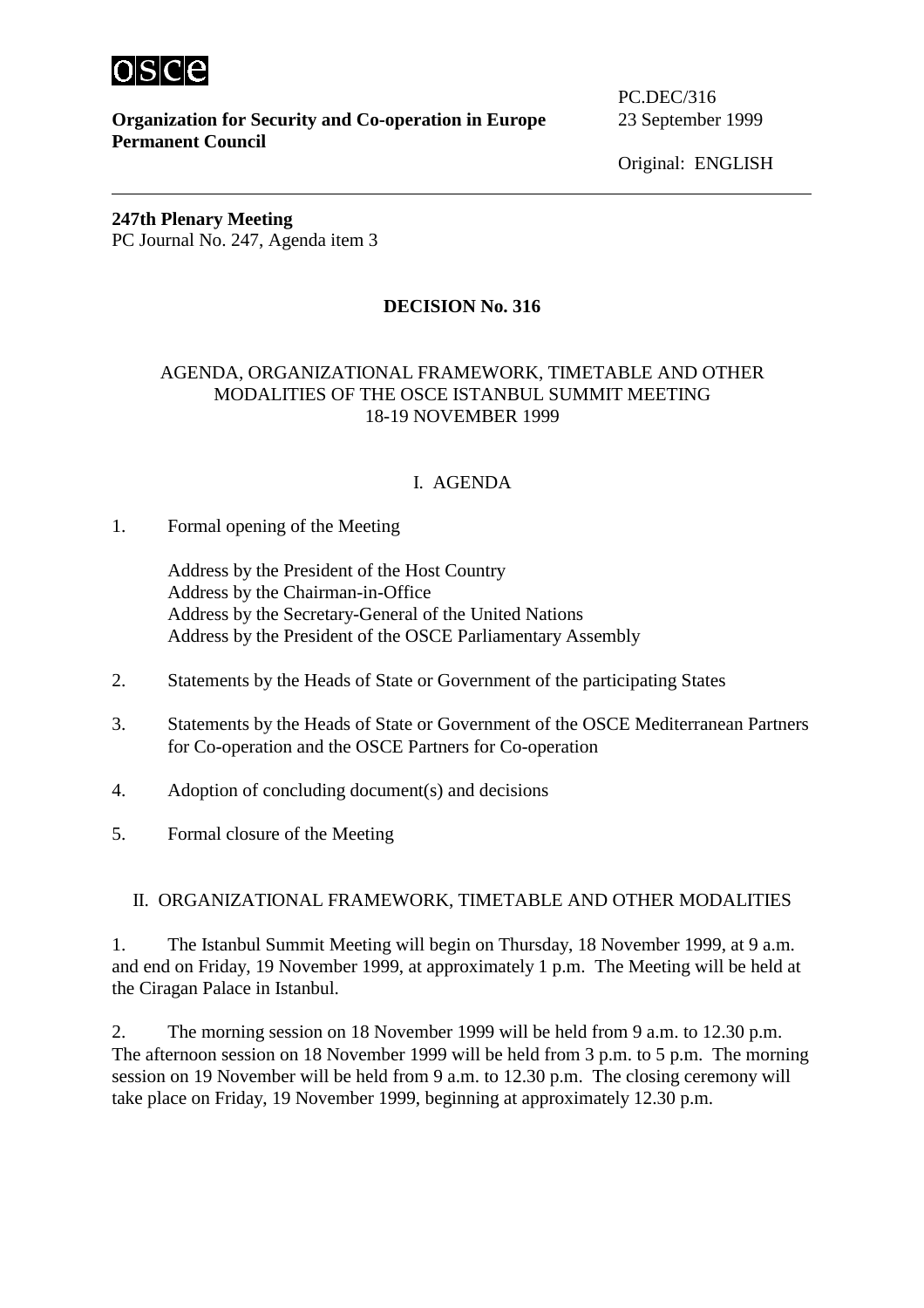3. The Chair at the opening and closing plenary meetings will be taken by the Head of State or Government of the host country. The Chair at the other three plenary meetings dealing with items 2 to 4 of the agenda will be taken by Poland, Austria and Norway.

4. The statements by Heads of State or Government under agenda item 2 will be made in the order established by the drawing of lots (to be determined).

5. The statements under agenda items 1, 2 and 3 should not exceed five minutes. Verbatim records will be produced.

6. The Secretary-General of the United Nations will be invited to address the Summit Meeting under agenda item 1.

7. The President of the OSCE Parliamentary Assembly will be invited to address the Summit Meeting under agenda item 1.

8. Heads of State or Government of the Mediterranean Partners for Co-operation (Algeria, Egypt, Israel, Jordan, Morocco and Tunisia) will be invited to address the Summit Meeting under agenda item 3.

 The Head of Government of Japan will be invited to address the Summit Meeting under agenda item 3.

 The Head of Government of the Republic of Korea will be invited to address the Summit Meeting under agenda item 3.

9. The representatives of the following international organizations and institutions will be invited to attend the Summit Meeting and to make written contributions: the Barents Euro-Arctic Council, the Black Sea Economic Co-operation, the Central European Initiative, the Commonwealth of Independent States, the Council of Europe, the Council of the Baltic Sea States, the Energy Charter Secretariat, the European Bank for Reconstruction and Development, the European Investment Bank, the International Atomic Energy Agency, the International Committee of the Red Cross, the International Criminal Tribunal for the Former Yugoslavia, the International Labour Organization, the International Monetary Fund, the International Organization for Migration, the Islamic Conference Organization, the North Atlantic Treaty Organization, the Office of the United Nations High Commissioner for Human Rights, the Office of the United Nations High Commissioner for Refugees, the Organisation for Economic Co-operation and Development, the Royaumont Process, the South East European Co-operation Initiative, the South Eastern Europe Co-operation Process, the Stability Pact for South Eastern Europe, the United Nations Development Programme, the United Nations Economic Commission for Europe, the United Nations Educational, Scientific and Cultural Organization, the United Nations Environment Programme, the Western European Union*,* and the World Bank.

10. Proceedings of the Summit Meeting will be broadcast live (in all six languages of the OSCE) to the Media Centre and NGO Centre by closed-circuit television, including all statements by Heads of State or Government.